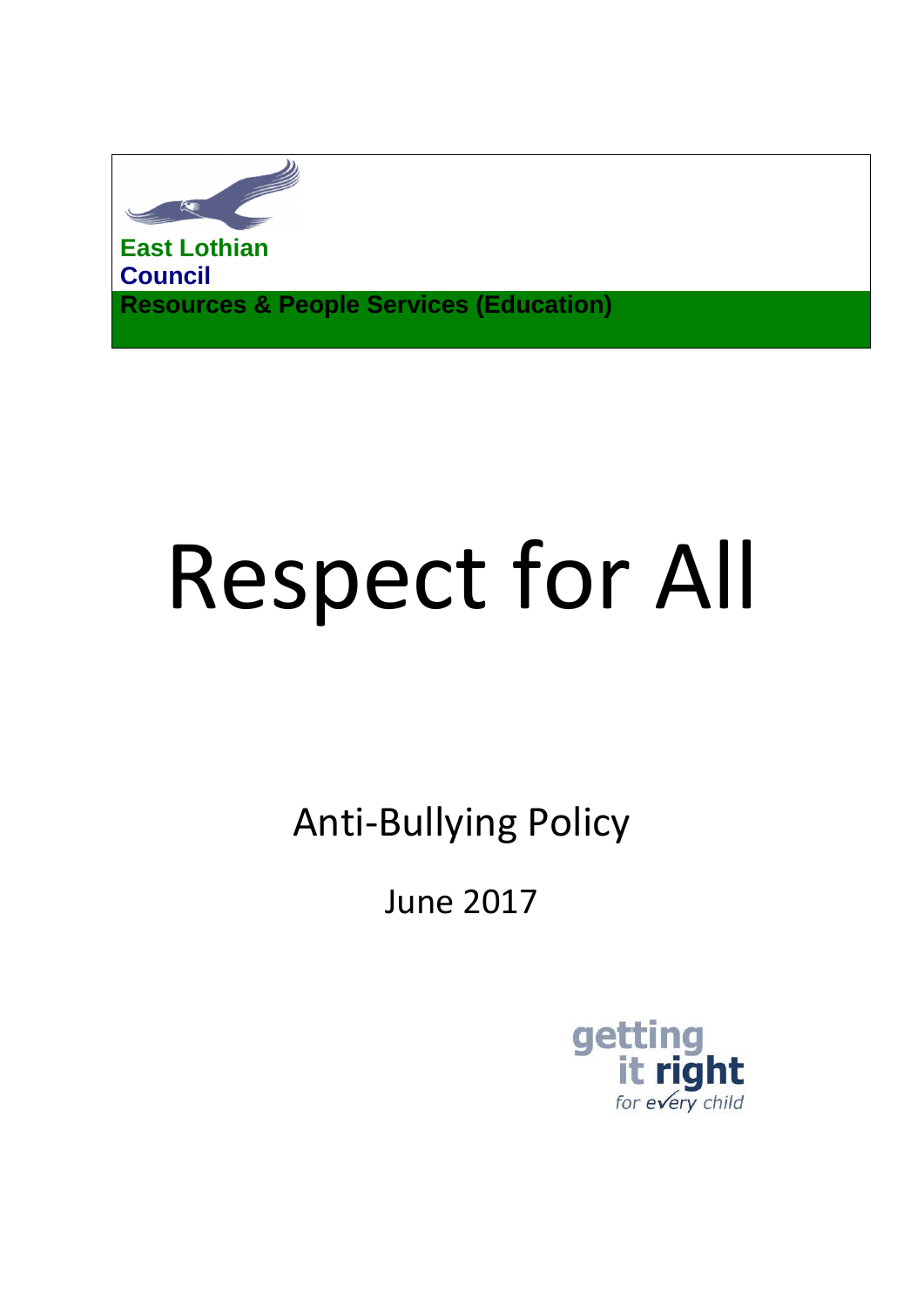# **Contents**

#### Introduction

- 1 Policy Statement
- 2 Policy in Practice
- 2.1 Bullying Behaviour, Prejudice Based Bullying and On-line Bullying
- 2.2 Local Authority Responsibilities
- 2.3 School/Establishment Senior Management Responsibilities
- 2.4 Staff Responsibilities
- 2.5 Children and Young People's Responsibilities
- 2.6 Parent/Carer Responsibilities
- 3 Managing Incidents
- APPENDIX I Policy Context
- APPENDIX II Prejudice Based Bullying
- APPENDIX III Staff Information Booklet
- APPENDIX IV Respect*me* Child/Young Person Information
- APPENDIX V Respect*me* Parent/Carer Information
- APPENDIX VI Recording Bullying Behaviour Incident on SEEMIS
- APPENDIX VII Bullying Behaviour Incidents Form
- APPENDIX VIII Creating Bullying Behaviour Incident Reports on SEEMIS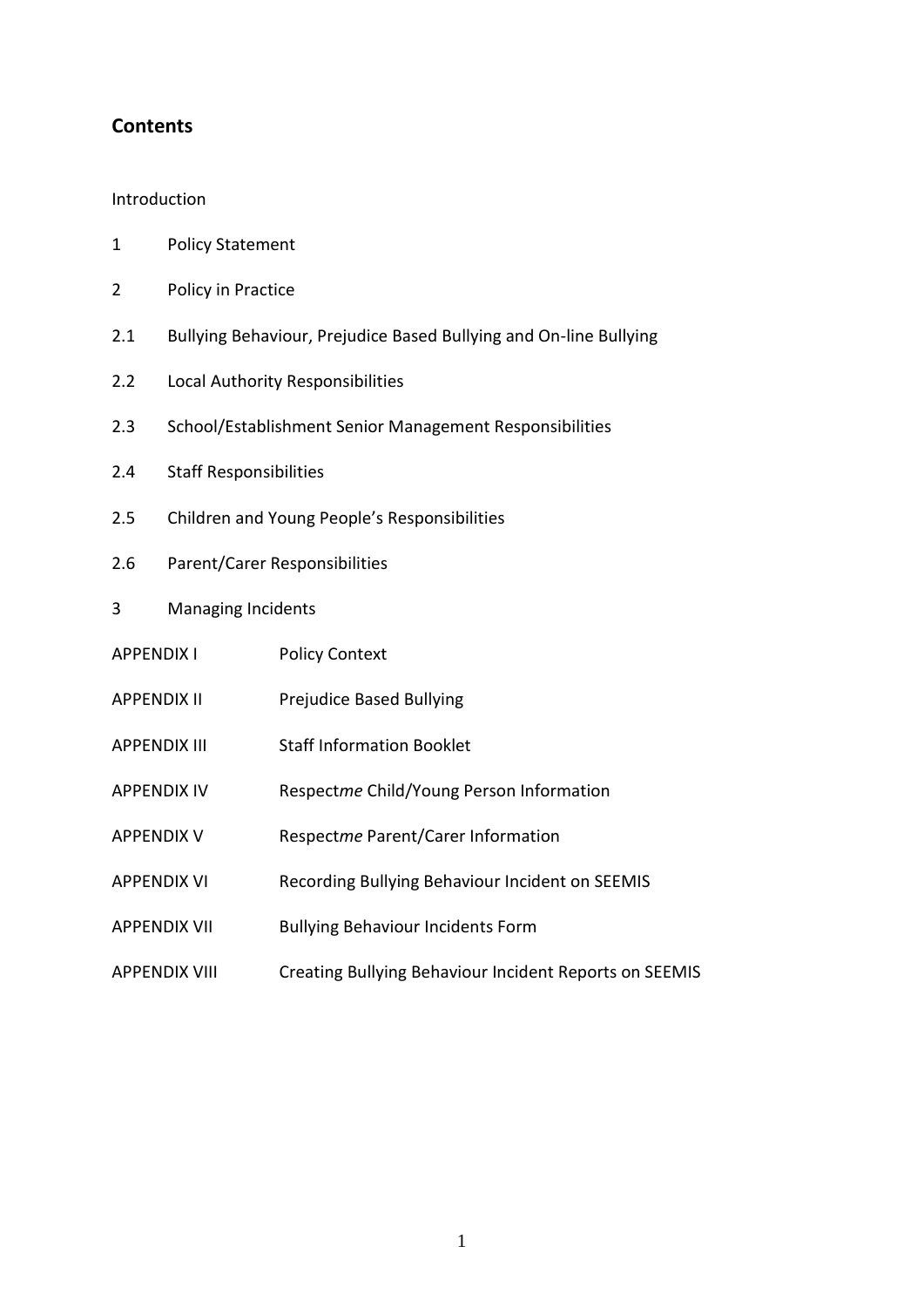# **Respect for All East Lothian Anti-Bullying Policy**

# **Introduction**

 East Lothian Council is committed to creating and sustaining a safe, positive and inclusive environment where respect is shown to and is given by all of its children, young people, staff and parents/carers. Positive relationships are central to developing and maintaining inclusive environments.

Every child and young person in East Lothian has the right to grow up free from bullying behaviour and prejudice-based bullying and experience a learning environment which welcomes diversity and nurtures respect for all. East Lothian Council is therefore committed to protecting children and young people from all forms of bullying.

This commitment is consistent with the policy of the Scottish Government as outlined in the National Approach to Anti-bullying for Scotland's Children and Young People (2010) and is supported by the work of **respect***me,* Scotland's national anti-bullying service. The context of this policy in relation to other national and local policies can be found in Appendix 1.

 In addition to ensuring this policy is in line with the National Policy the views of children and young people, parents/carers and staff across East Lothian were sought through initial consultation with stakeholders in order to identify key issues and further consultation on the draft policy to ensure the policy meets local need.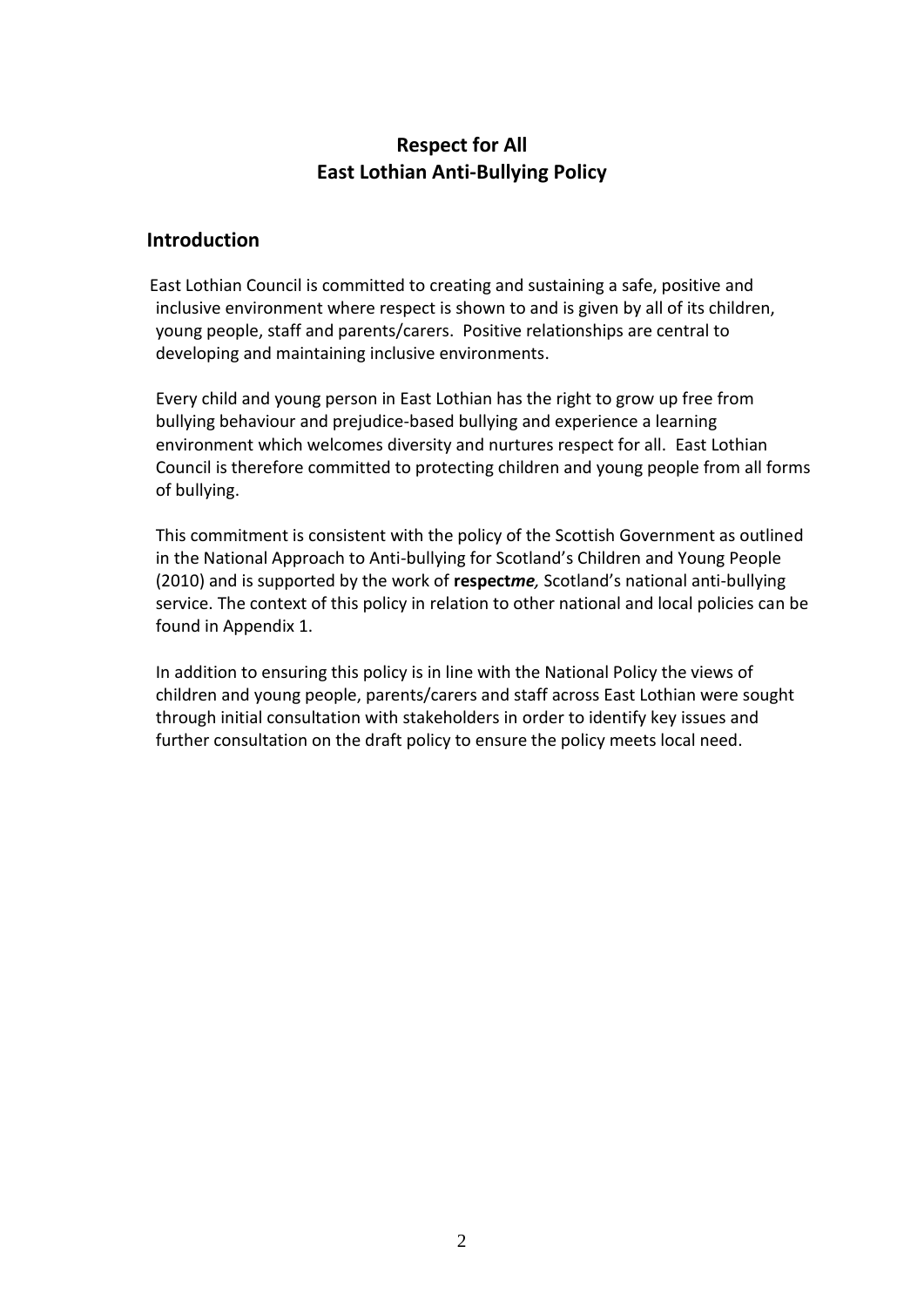# **1 Policy Statement**

East Lothian Council aims to:

Reduce and wherever possible, prevent the instances of bullying behaviour and prejudice-based bullying in all our educational establishments.

Ensure that all those who play a role in the lives of children and young people are enabled to promote positive relationships and respond effectively to all forms of bullying behaviour.

Ensure systems are in place to care for and support all those involved in bullying behaviour, as well as ensuring children and young people can report incidents in the knowledge that they will be dealt with promptly and effectively.

Actively seek the involvement of children, young people, parents/carers and staff in the continuing development of social behaviour and emotional literacy which supports the growth of a positive ethos.

Ensure that there is an effective system of recording incidents of bullying behaviour and prejudice-based bullying within all educational establishments.

Use information concerning bullying incidents to monitor, evaluate and report on the effectiveness of this policy.

# **2 Policy in Practice**

All key stakeholders have a role to play in ensuring the effectiveness of this policy. This is only possible if we have an agreed definition of bullying behaviour and clear guidelines regarding roles and responsibilities.

# **2.1 Definition of Bullying Behaviour**

In line with the Scottish Government and **respect***me*, we define bullying as 'a mixture of behaviours which can impact on a person's capacity to feel in control of themselves. Bullying behaviour takes place in the context of relationships; it is behaviour that can cause people to feel hurt, threatened, frightened and left out'.

For the purposes of this document bullying behaviour can include:

- Being called names, teased, put down or threatened
- Being hit, tripped, pushed or kicked
- Having belongings taken or damaged
- Being ignored, left out or having rumours spread about you
- Receiving abusive messages on social media or electronic communication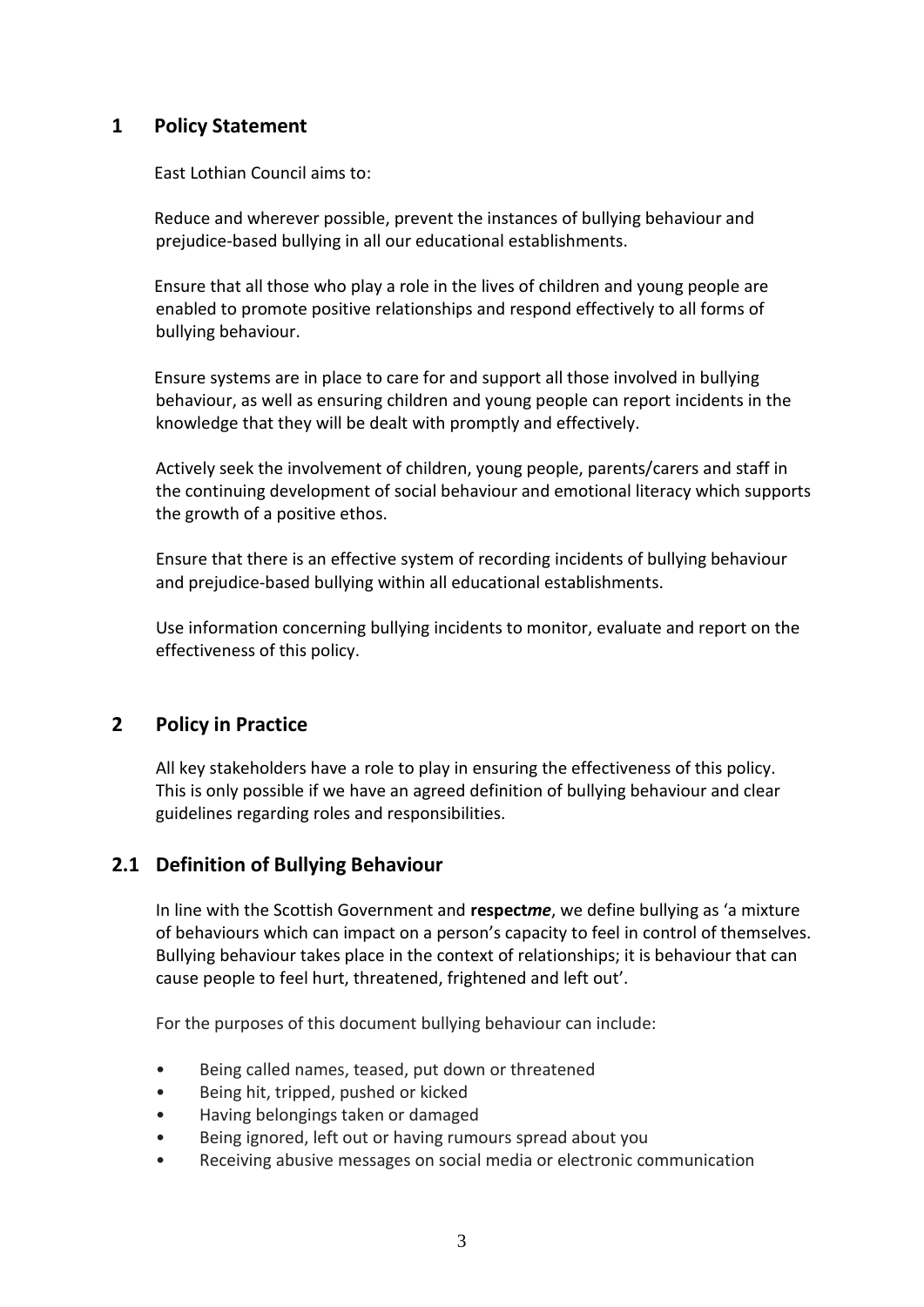- Behaviour which causes people to feel like they are not in control of themselves
- Being targeted because of who you are or who you are perceived to be

This behaviour can harm people physically and/or emotionally and, although the actual behaviour may not be repeated, the threat may be sustained over time, typically by actions: looks, messages, confrontations, physical interventions, or the fear of these. Bullying is both behaviour and impact. (respectme 2015)

## **Prejudice-base bullying**

Prejudice-based bullying is when bullying behaviour is motivated by prejudice. Prejudice-based bullying can be based on any characteristic unique to a child or young person's identity or circumstance: **some of these characteristics are protected by law**. Research recommends that only by embedding all protected characteristics across learning will children, young people and the adults have the language, understanding and confidence to respond to prejudice-based bullying effectively.

The Equality Act 2010 sets out that it is unlawful to discriminate against a person because of the following personal characteristics –

- Age
- Disability
- Gender reassignment
- Pregnancy and maternity
- Marriage and civil partnership
- Race. This includes colour, ethnic / national origin or nationality.
- Sex
- Religion or belief. The Act covers any religion, religious or non-religious beliefs
- Sexual orientation

Please see Appendix 2 for more detail on these and other forms of prejudice-based bullying.

#### **Online Bullying**

*'Online bullying shouldn't be treated differently. Online bullying, or 'cyberbullying' as it often referred to, is the same type of bullying behaviour but it takes place online, usually on social networking sites and online gaming platforms. A person can be called names, threatened or have rumours spread about them and this can (like other behaviours) happen in person and online. Online is where the bullying is happening, it is not what is happening. We address online bullying effectively when we address it as part of our whole anti-bullying approach, not as a separate area of work or policy*.' (respect*me* 2016)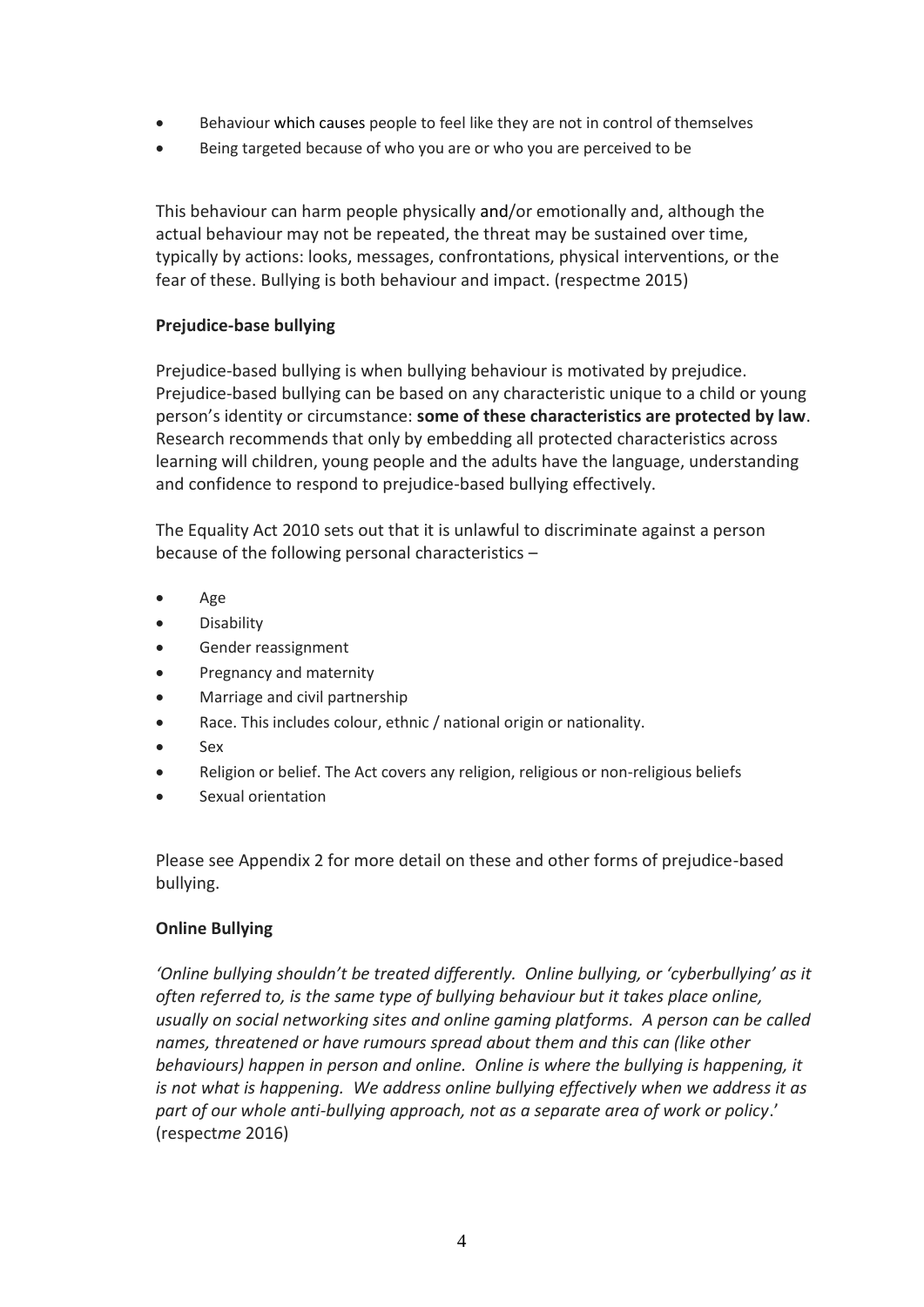East Lothian Council recognises that new digital technologies (such as smart phones, computers and tablets) and online applications (such as gaming and social networks) are constantly being developed. It, therefore, wants to see all policies and practice include advice on online bullying and is committed to:

- Supporting children and young people to use electronic technology and the internet, safely and responsibly.
- Help children and young people understand the implications and potential criminality of displaying bullying behaviour and or images via social media or electronic communication.
- Providing training and support to children and young people on what to do if they experience bullying behaviour online. This is carried out via programmes on the safe and positive use of digital technologies in schools. Similar programmes are also available to parents in East Lothian.
- Remaining up to date with latest changes and trends of how digital technology is being used by children and young people in order to be able to provide relevant support.

# **Responsibilities**

# **2.2 Local Authority Education Staff;**

Embed this policy through training and monitoring.

Consult with stakeholders about the effectiveness and further development of the policy.

Share good practice.

Ensure initial training for Head Teachers.

Provide advice to Head Teachers.

Work with partner agencies to support the prevention and reduction of bullying behaviour and prejudice-based bullying.

Provide clear guidelines on recording and reporting of incidents.

Regularly review the policy to take into account new developments in technology or legislation at a minimum of every 3 years.

#### **2.3 School/Establishment Senior Management;**

Ensure the policy is implemented and is communicated to all staff, students, parents/carers and partners.

Ensure the policy is embedded and reviewed in the School Improvement Plan and is linked with targets for the school's Health and Wellbeing framework.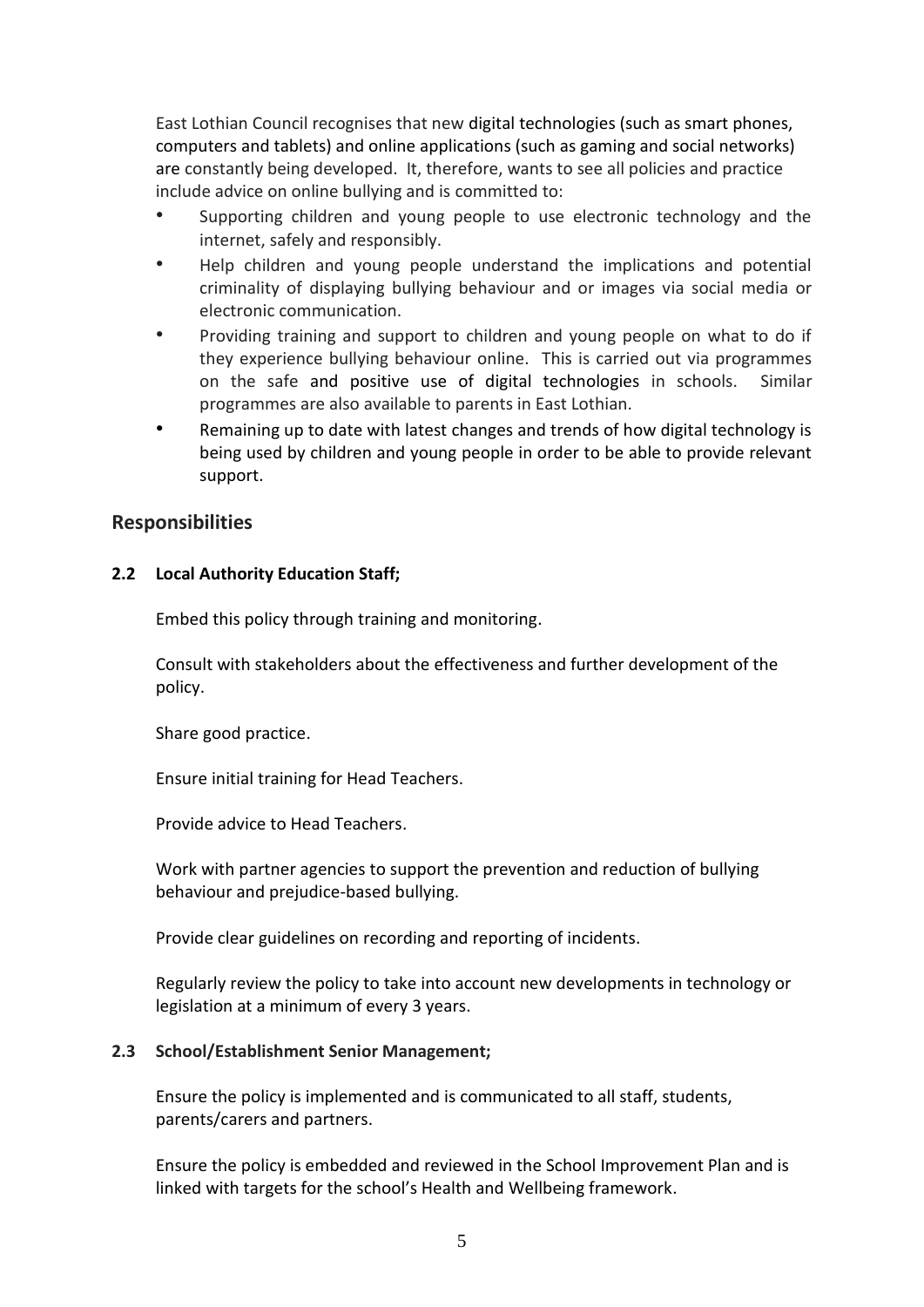Ensure staff development activities are available.

Ensure staff are fully aware of the importance of the policy and create a climate of respect and positive relationships and a culture where bullying behaviour is not accepted.

Ensure bullying incidents are recorded and monitored in line with council policy.

Provide appropriate training and support on anti-bullying to all staff, students, parents/carers and partners.

Regularly review policy to take into account new developments in technology or legislation at a minimum of every 3 years.

#### **2.4 Individual staff;**

Contribute to a positive school ethos through modelling appropriate behaviour (online and offline) and actively supporting and celebrating diversity.

Be aware of the policy and understand the procedures for managing incidents and supporting and managing children and young people who have been involved in bullying incidents.

Keep relevant colleagues informed of significant information concerning individual pupils as appropriate

Deal promptly and effectively with all allegations of bullying.

Promote digital citizenship and the appropriate, responsible and positive use of digital technologies as an integral part of maintaining positive relationships.

Self-evaluate practice in relation to the anti-bullying policy within the Professional Review and Development process.

Communicate with parents/carers promptly where possible and appropriate.

Through the curriculum and related activities, build the capacity of children and young people to understand and challenge bullying behaviour.

#### **2.5 Children and Young People;**

Continue to learn about and develop positive relationships and attitudes and challenge bullying behaviour and prejudice-based bullying if they feel able to do so.

Tell a trusted person if they have any worries about bullying behaviour.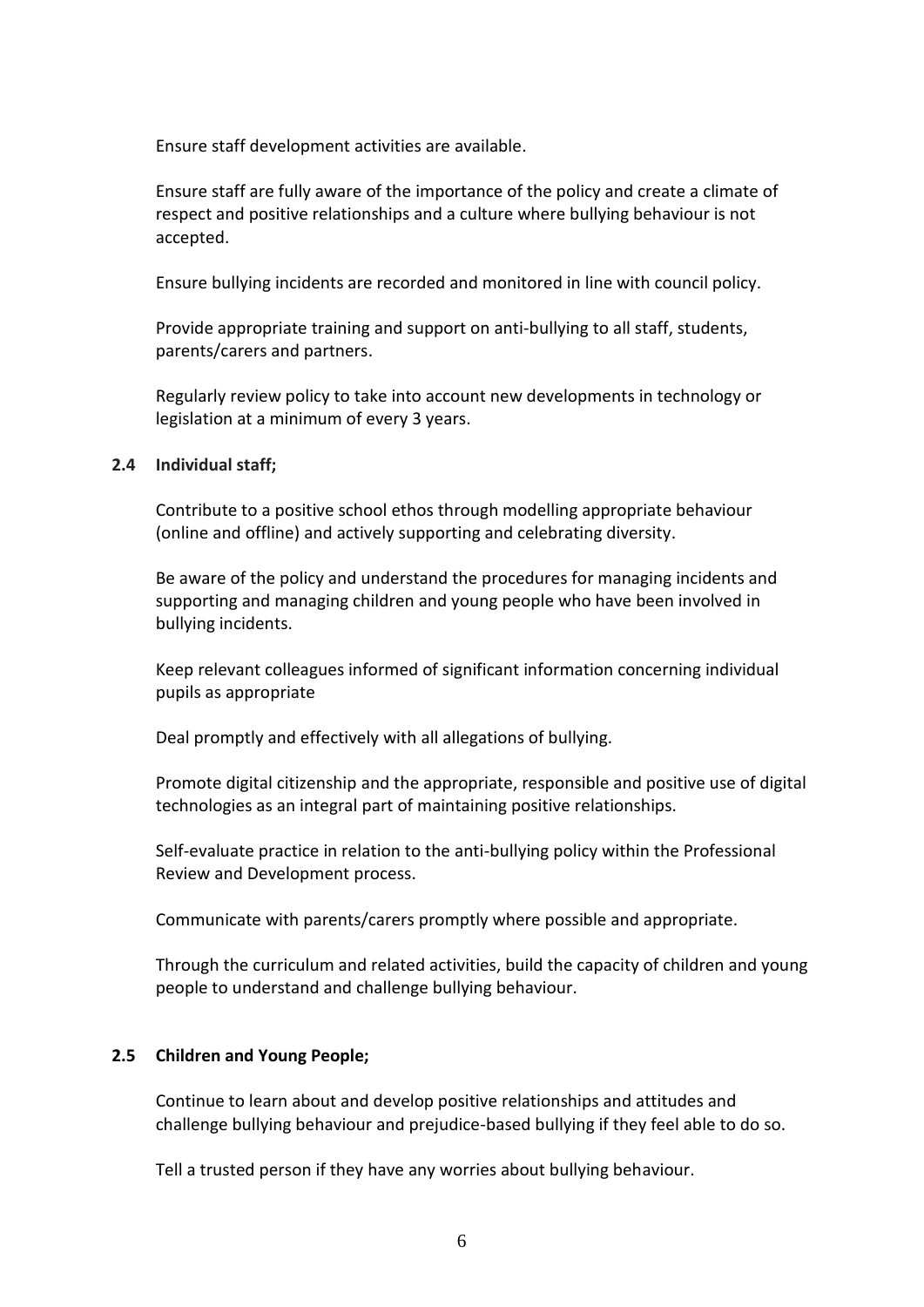Keep themselves and others safe with the support of adults if needed.

Actively engage in learning about bullying behaviour and prejudice-based bullying and consider the role they can play in preventing it and supporting those who may be impacted by it.

Engage in safe, responsible use of social media and digital technologies such as smart phones, computers and tablets to build a clear understanding of how we should act online.

## **2.6 Parents and Carers will;**

Continue to promote and model positive social skills and emotional literacy for their children and young people.

Encourage and model safe and responsible use of social media and digital technologies such as smart phones, computers and tablets.

Communicate respectfully any concerns to relevant staff.

Work in partnership with other stakeholders to implement policy.

# **3 Managing Incidents**

The recording and monitoring of instances of bullying behaviour and prejudice-based bullying is essential to enable the local authority and schools/educational establishments to self-evaluate impact in relation to;

- 1. Monitor incident response and follow-up action.
- 2. Identify any reoccurrence of incidents and patterns of behaviour.
- 3. Monitor and evaluate the effectiveness of the policy.
- 4. Identify future training needs.

East Lothian Council aims to ensure that individual incidences of bullying behaviour will be dealt with consistently and in a constructive and fair manner.

It is the role of staff to:

- listen
- explore thoughts and feelings
- explore the impact and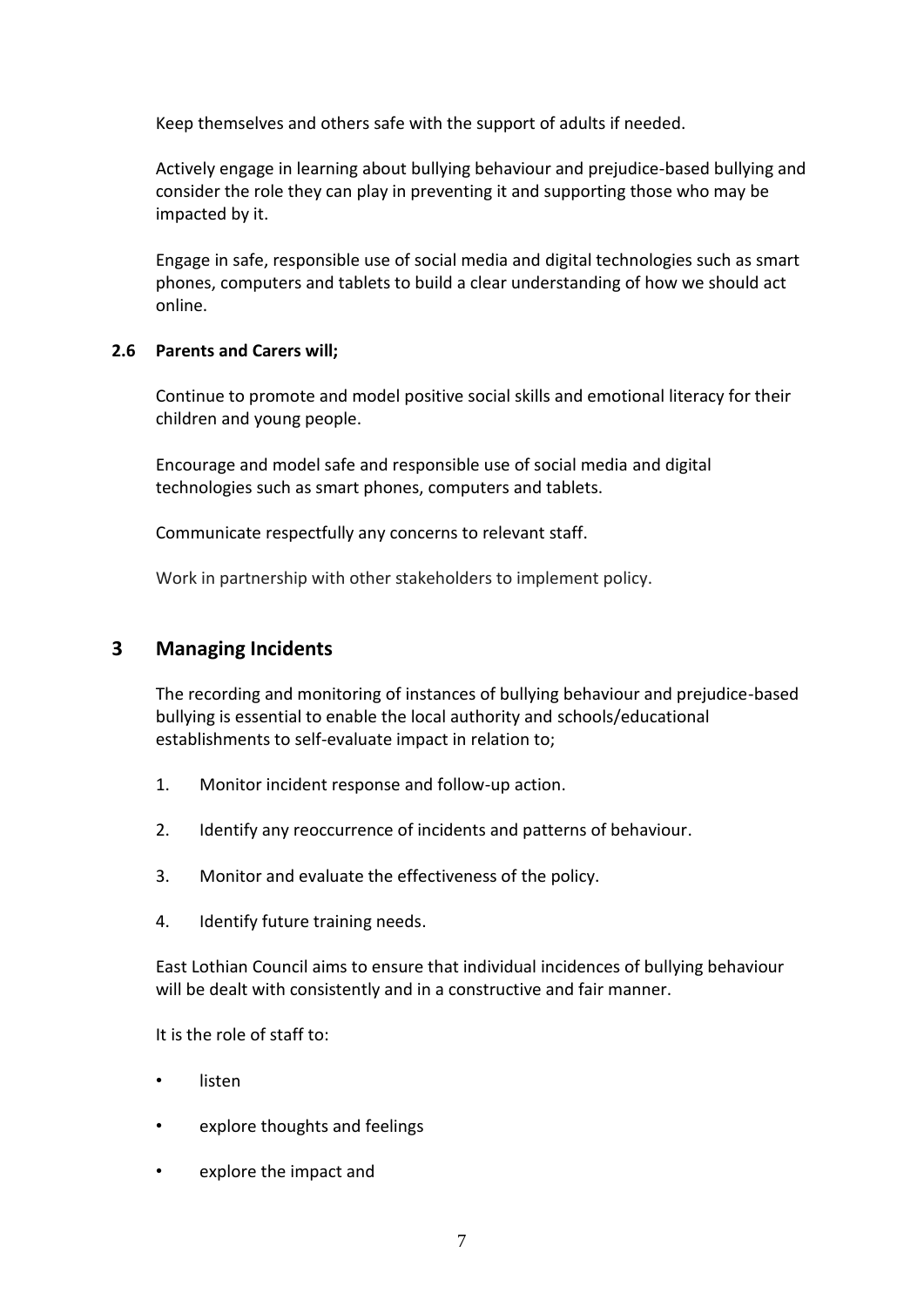help the child or young person feel safer

All staff should be aware of this policy and its appendices which include a staff information booklet and links to **respect***me* information for parents/carers, children and young people.

To ensure consistency across all East Lothian schools/educational establishments will record incidents on SEEMIS. (See Appendix VI for guidance notes).

It will be the responsibility of individual schools to decide who will input this data. A suggested protocol is outlined below.

## **Protocol**

## **Step 1**

When an alleged incident of bullying behaviour is reported it will be taken seriously.

The person making the allegation (child/young person experiencing the bullying, witness, parent/carer) will be reminded of the definition of bullying and supported through the procedure. Basic details should be recorded on SEEMIS.

## **Step 2**

If the alleged incident cannot be dealt with effectively 'there and then' and requires further investigation, the initial member of staff will liaise with colleagues to confirm who is best placed to undertake the investigation.

Where further investigation is required the incident must be referred to

| <b>Primary Sector:</b> | Member of the Senior Management Team                                                 |
|------------------------|--------------------------------------------------------------------------------------|
| Secondary Sector:      | Guidance Teacher/Faculty Head/Senior<br>Management Team/Duty Manager as appropriate. |

# **Step 3**

Where a further investigation is being undertaken, parents/carers of those directly involved in an incident will be contacted and updated by the person undertaking the investigation

#### **Step 4**

Any incident will be investigated promptly by a member of the Senior Management Team in both Primary and Secondary Schools (or a delegated member of staff) by the School Management Team. A decision will be made based on evidence as to whether bullying behaviour occurred or not. Where an incident of bullying behaviour is found to have occurred the outcome of the investigation will indicate one or more of the following.